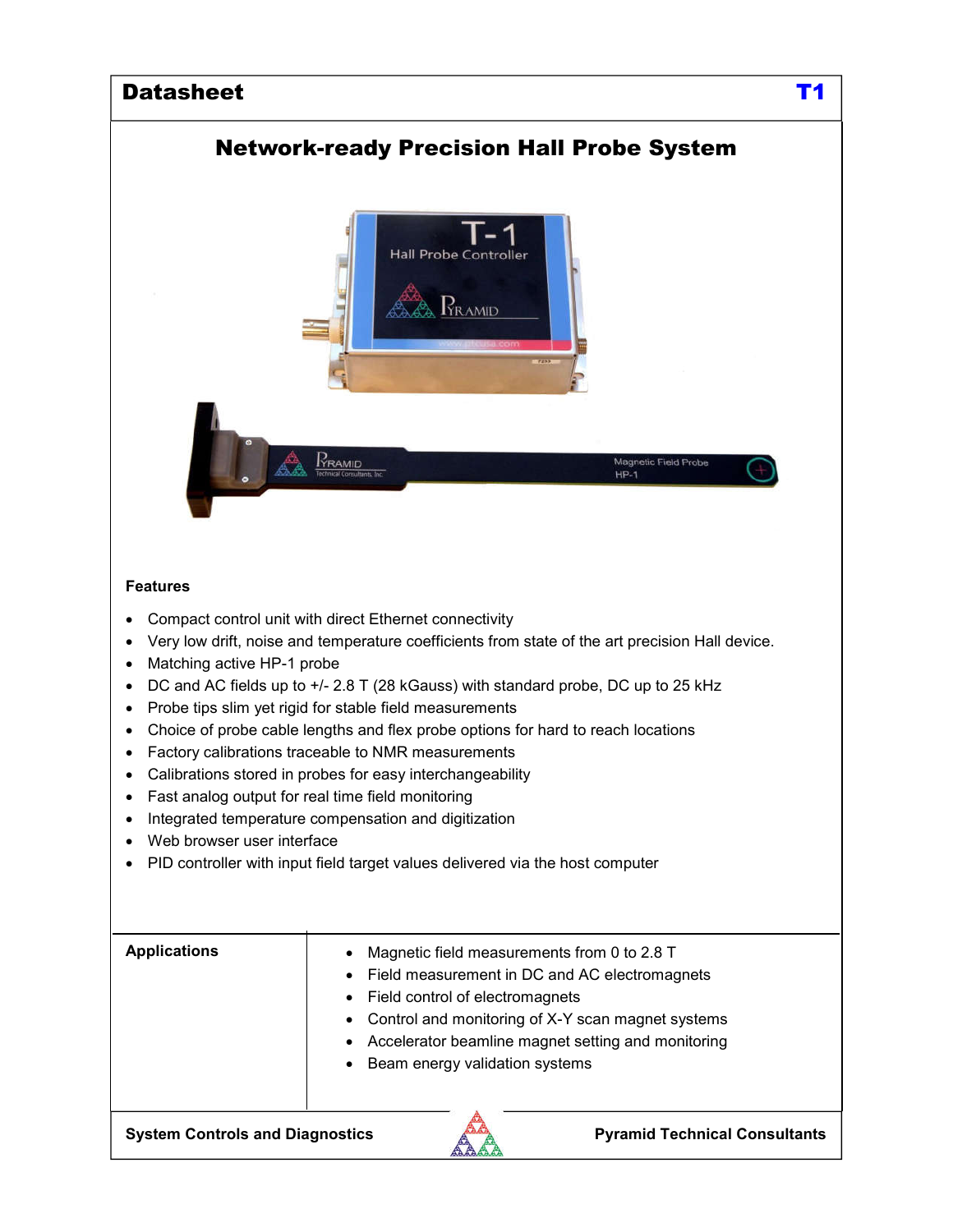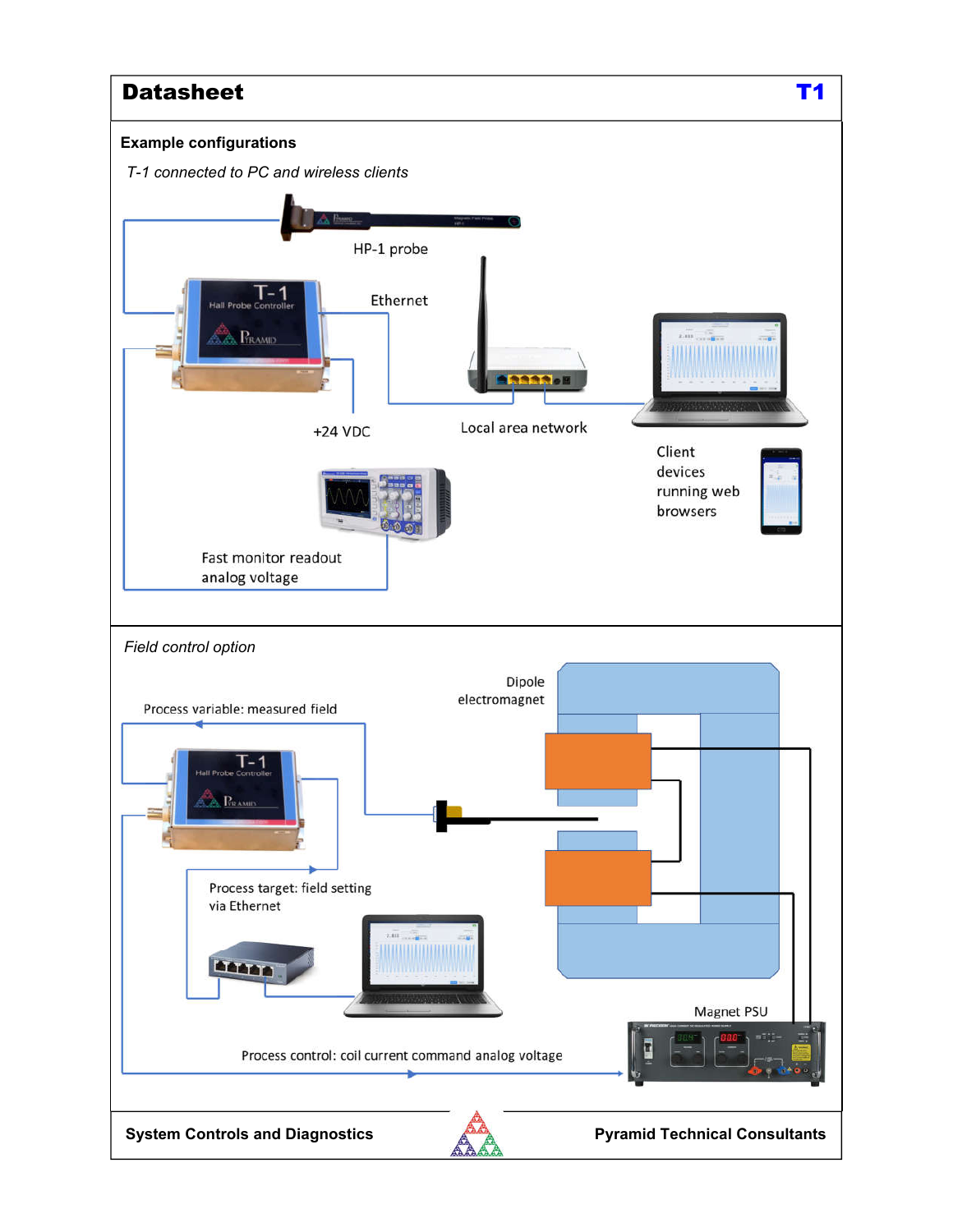#### **Web browser interface**

- Compatible with all popular web browsers
- Compatible with PC, tablet and smartphone displays
- Static and DHCP IP address allocation
- Allows data to display on multiple host systems simultaneously
- Simple access to multiple T-1 units in a networked system
- Numeric and graphical display of real time data
- Zero subtraction function
- Control of range, measurement rate and network settings



Example of a single T1 connected to multiple hosts simultaneously.

Windows, Linux and Android operating systems.

PC, tablet, PDA and smartphone devices.



**System Controls and Diagnostics**



**Pyramid Technical Consultants**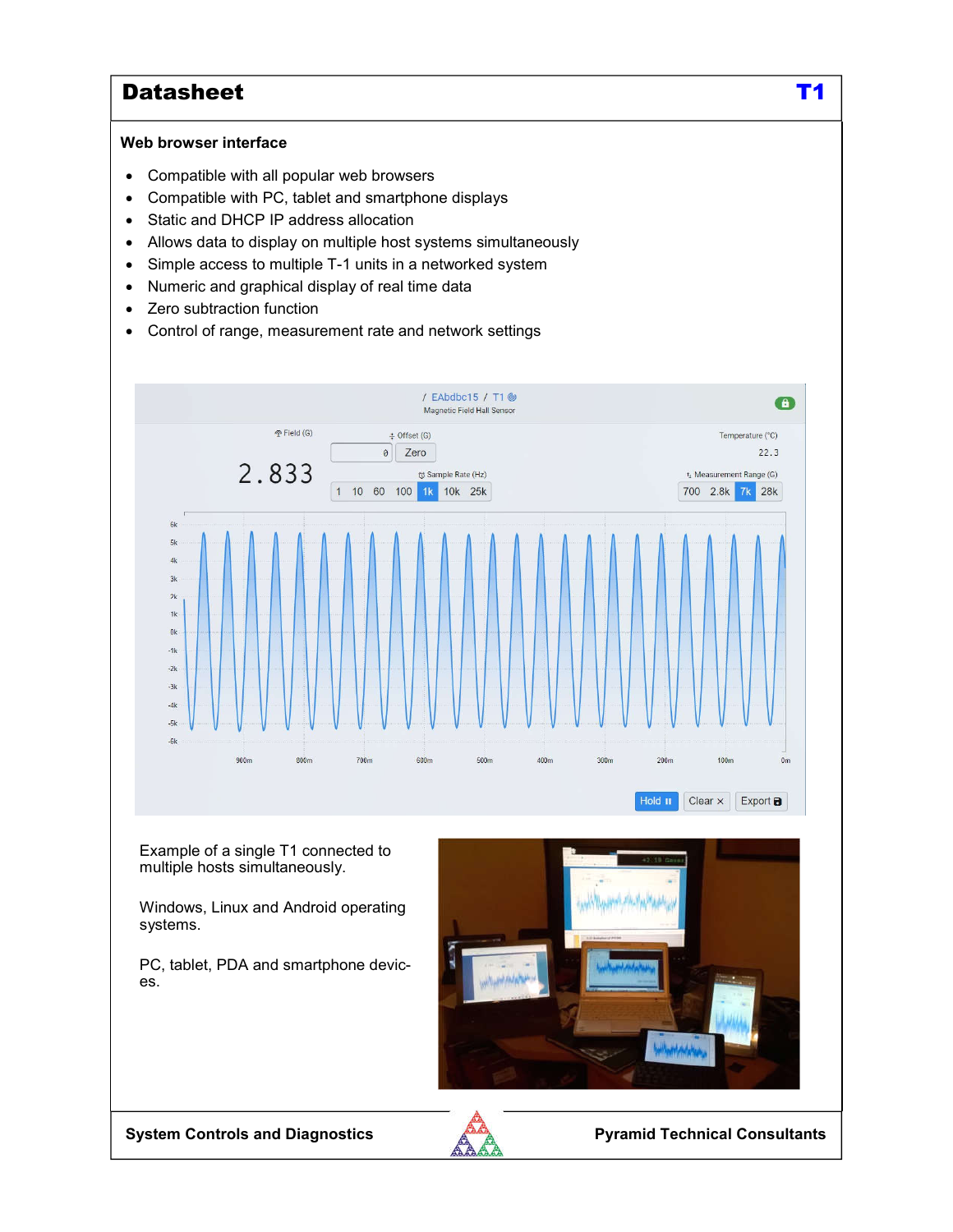| Specifications - T1 control unit with HP-1 probe |                                                                                                                                                                                                                                                                 |  |
|--------------------------------------------------|-----------------------------------------------------------------------------------------------------------------------------------------------------------------------------------------------------------------------------------------------------------------|--|
| Measurement performance                          |                                                                                                                                                                                                                                                                 |  |
| Measurement<br>ranges                            | Range 1: +/- 28 kGauss (+/- 2.8 T)<br>Range 2: +/- 7 kGauss (+/- 0.70 T)<br>Range 3: +/- 2.8 kGauss (+/- 0.28 T)<br>Range 4: +/- 0.70 kGauss (+/- 0.07 T)                                                                                                       |  |
| Measurement rate                                 | 25 kHz, 10 kHz, 1 kHz, 100 Hz, 10 Hz, 1 Hz software selectable                                                                                                                                                                                                  |  |
| Resolution                                       | 16 bit ADC with averaging.<br>Range 1: 1.03 Gauss per bit<br>Range 2: 0.26 Gauss per bit<br>Range 3: 0.10 Gauss per bit<br>Range 4: 0.026 Gauss per bit                                                                                                         |  |
| <b>Noise</b>                                     | Standard deviation of repeat readings at two readout rates at typical measurement<br>field 6.6 kGauss<br>Range 1: 0.55 Gauss at 10 kHz, 0.14 Gauss at 1 kHz, 0.031 Gauss at 10 Hz<br>Range 2: 0.40 Gauss at 10 kHz, 0.079 Gauss at 1 kHz, 0.021 Gauss at 10 Hz. |  |
| Calibration                                      | Factory calibration traceable to NMR measurements, stored in HP-1 probe non-<br>volatile memory.                                                                                                                                                                |  |
| Accuracy                                         | < $+/-$ (0.1% of field + 2.5 Gauss) over 0.0 T to 1.6 T range.<br>Factory calibrated against a reference probe having calibration to < 0.01% error<br>relative to NMR measurement at 1 T.                                                                       |  |
| Linearity                                        | 0.05 % maximum deviation relative to full scale of any point from linear fit to at least<br>10 points over a 10 kGauss span.                                                                                                                                    |  |
| Temperature<br>compensation                      | Temperature sensor in probe tip for gain change compensation.                                                                                                                                                                                                   |  |
| Residual tempera-<br>ture coefficient of<br>gain | < 100 ppm C-1 within +10C / -5C of the calibration temperature.                                                                                                                                                                                                 |  |
| Analog output                                    |                                                                                                                                                                                                                                                                 |  |
| Function                                         | Analog voltage representation of the measured field.<br>Process control value (field servo option)                                                                                                                                                              |  |
| Resolution                                       | 16 bits with low transition noise over +/- 10 V span.<br>Transition noise < 25 mV.                                                                                                                                                                              |  |
| Update rate                                      | Same as measurement rate (field monitor)<br>Servo loop rate (servo process control)                                                                                                                                                                             |  |
|                                                  |                                                                                                                                                                                                                                                                 |  |

**System Controls and Diagnostics**



**Pyramid Technical Consultants**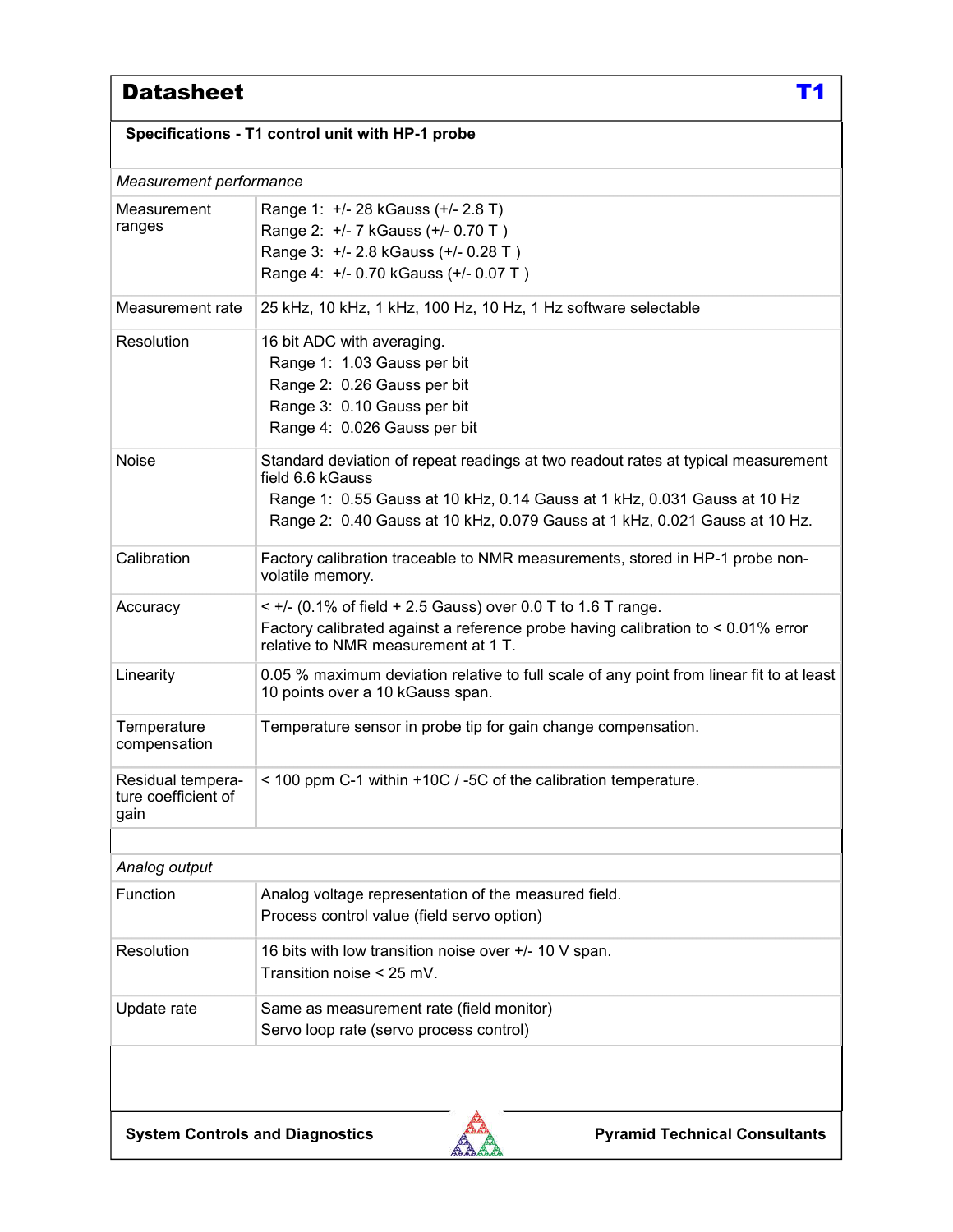#### **Specifications (continued)**

| HP-1 Probe                 |                                                                                                                                                                                                                                                                                   |  |
|----------------------------|-----------------------------------------------------------------------------------------------------------------------------------------------------------------------------------------------------------------------------------------------------------------------------------|--|
| Sensitive area             | 1 mm square $(1 \text{ mm}^2)$                                                                                                                                                                                                                                                    |  |
| Hall sensor<br>position    | 7.3 mm from probe tip, 1.2 mm below probe top surface, position marked on cas-<br>ing.                                                                                                                                                                                            |  |
| Field direction            | North to south field vector entering the marker on the top surface of the probe<br>gives a positive reading                                                                                                                                                                       |  |
| Temperature<br>sensor      | Thermistor, calibrated measurement range 5C to 60C                                                                                                                                                                                                                                |  |
| Probe tip<br>thickness     | $< 2.3$ mm (0.091"). See drawings.                                                                                                                                                                                                                                                |  |
| AC field<br>compatibility  | Designed for use in AC fields. All probe body materials non-conductive.<br>Hall voltage and current source leads small-pitch twisted pairs.                                                                                                                                       |  |
| Radiation<br>resistance    | Only passive components are located at the probe tip. Tested with 0.75 mC of<br>230 MeV protons delivered to a neutron producing target close to the probe, with<br>no measurable change in performance. Corresponds to 1-2 years of typical parti-<br>cle therapy beamline dose. |  |
| Operating<br>environment   | 15 to 35C, < 80% humidity, non-condensing, vibration < 0.1g all axes, 1 to 100Hz.<br>18 to 25 C recommended for best accuracy.                                                                                                                                                    |  |
| Connector                  | 9-way micro-D                                                                                                                                                                                                                                                                     |  |
| <b>Materials</b>           | Glass reinforced polycarbonate, polycarbonate, epoxy potting                                                                                                                                                                                                                      |  |
| Weight                     | 35 g (1.23 oz)                                                                                                                                                                                                                                                                    |  |
|                            |                                                                                                                                                                                                                                                                                   |  |
| T1 control unit            |                                                                                                                                                                                                                                                                                   |  |
| Power input                | +24V (+/- 2V) DC, 160 mA typical. 1.1 A TCR fuse.<br>PSU24-25-1 universal power supply included, IEC C8 line inlet.                                                                                                                                                               |  |
| Connectors                 | Probe connection: 9-way DSub female<br>Analog voltage output: BNC<br>Data connection: RJ-45<br>Power inlet: Switchcraft L722RA threaded jack (mates with S761K).                                                                                                                  |  |
| <b>Materials</b>           | Stainless steel case                                                                                                                                                                                                                                                              |  |
| Weight                     | 335 g (0.74 lb)                                                                                                                                                                                                                                                                   |  |
| Operating environ-<br>ment | 15 to 35C, < 80% humidity, non-condensing, vibration < 0.1g all axes, 1 to 100Hz                                                                                                                                                                                                  |  |
|                            |                                                                                                                                                                                                                                                                                   |  |
|                            |                                                                                                                                                                                                                                                                                   |  |

**System Controls and Diagnostics**



**Pyramid Technical Consultants**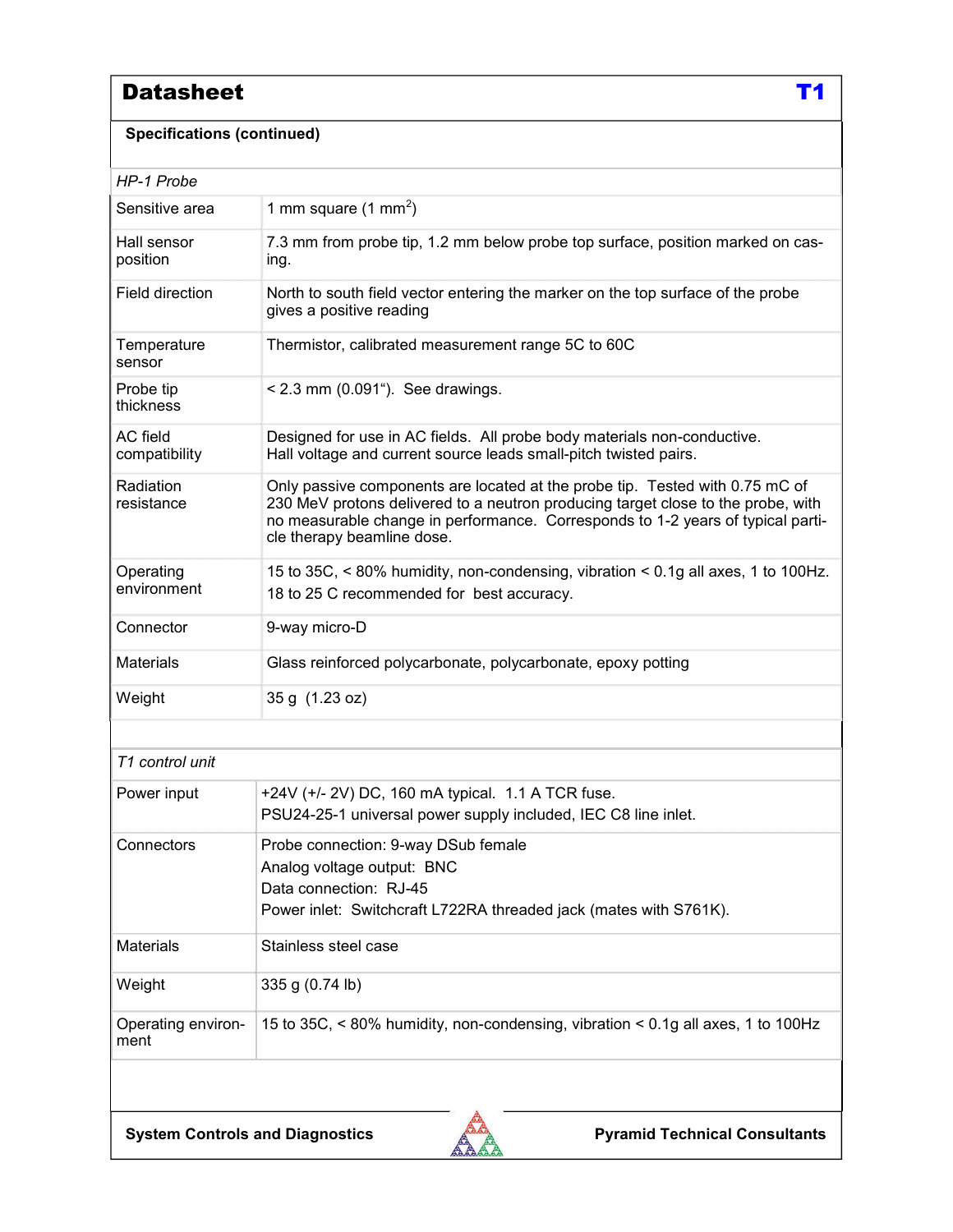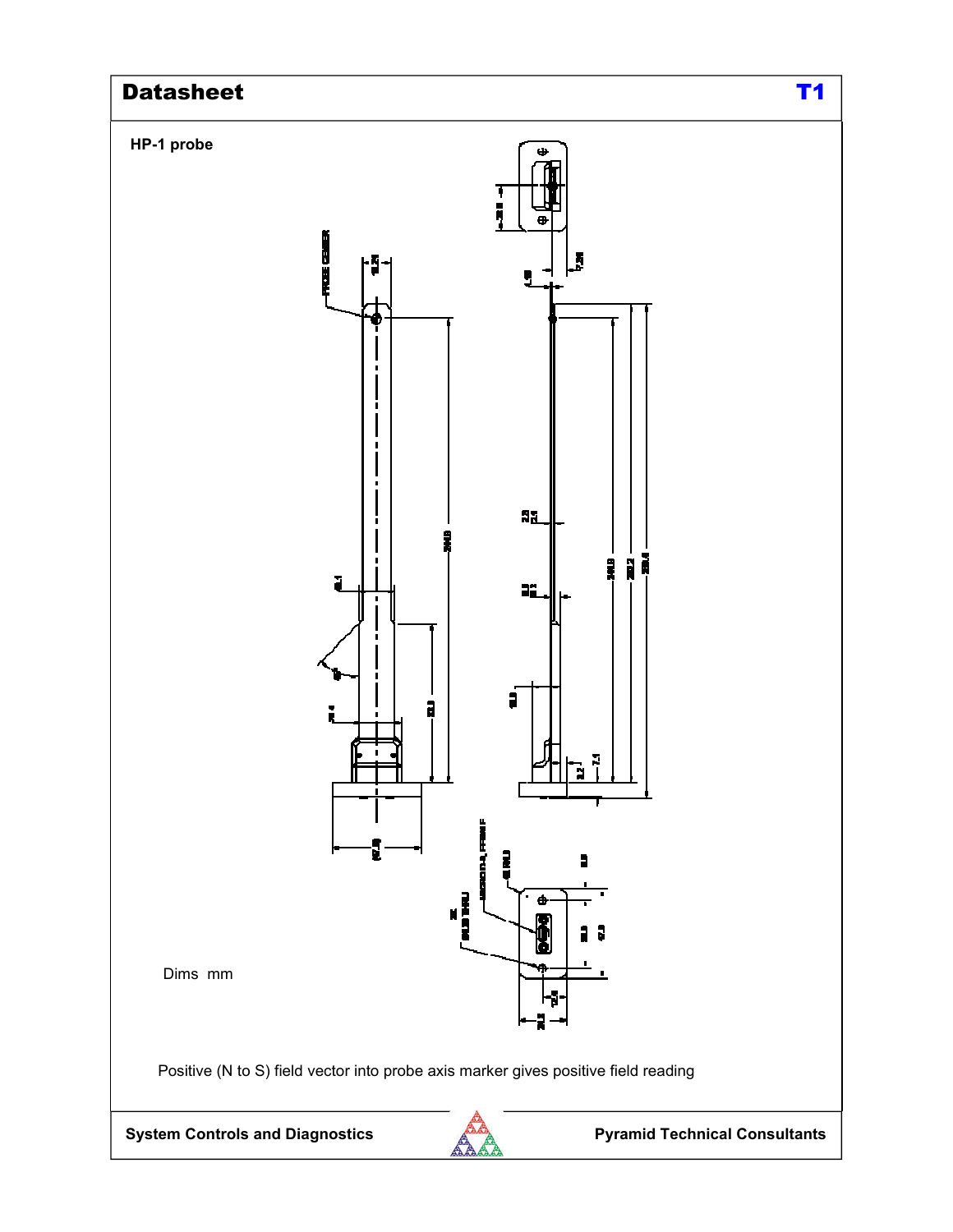